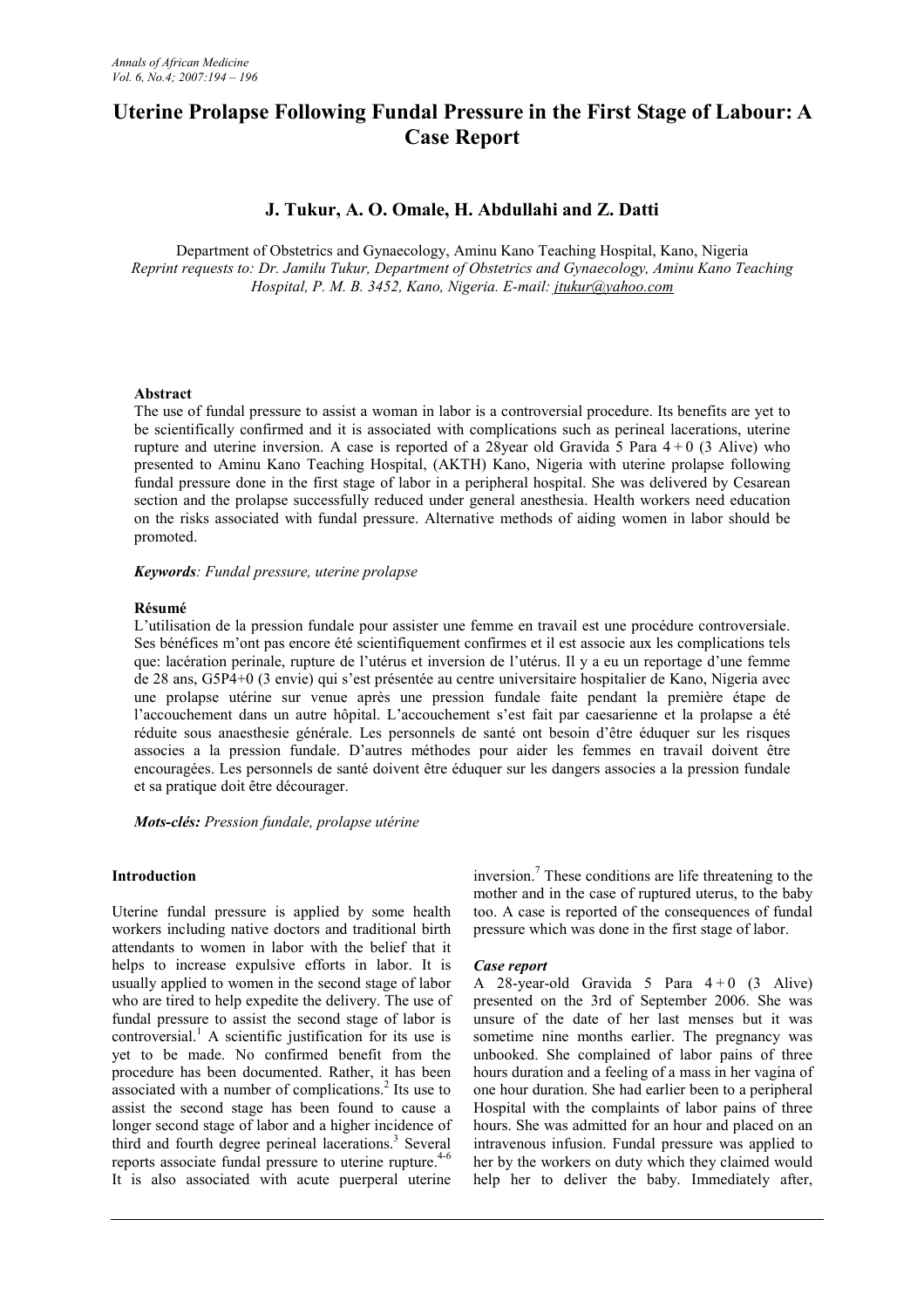she had an urge to bear down. She subsequently noted a fleshy mass protruding from her vagina. She was then referred for further management. She had no history of chronic cough, constipation or abdominal distention. It was her first time of noticing the mass. All her previous pregnancies were uneventful. All the deliveries were at home. Her 3rd child died at the age of 5 years from malaria. The other children were alive and well. She did not have any chronic medical disorder. She was a full time housewife. She did not smoke cigarettes or drink alcohol.

On examination, she was noted to be a young woman who was in pains, afebrile, not pale and anicteric. The pulse rate was 88 beats per minute and her blood pressure was 120/70 mm Hg. The Heart sounds were I and II only. The chest was clinically clear. The abdomen was enlarged with a symphisiofundal height of 32 cm. The lie was longitudinal with a cephalic presentation. The presenting part was 5/5 palpable per abdomen. She was having three uterine contractions every 10 minutes with each contraction lasting 40-45 seconds. The fetal heart sounds were heard at the rate of 140 beats per minute. Pelvic examination revealed a prolapsed cervix that was oedematous and, stained with thick, slightly blood stained discharge, and the os was 3cm dilated (Figure 1). The fetal presenting part as well as the fetal membrane could not be felt through the cervical os as they were both high up in the pelvis. An attempt at replacing the prolapsed cervix to its normal position failed.

**Figure 1.** Uterovaginal prolapse with oedematous cervix



A diagnosis of multipara with a second degree uterine prolapse most likely due to fundal pressure and obstructed labor was made. She was then prepared and delivered by Cesarean section. She was delivered of a live female baby weighing 2.7kg with Apgar score 6 and 9 at 1 and 5 minutes respectively. After the Cesarean section, the prolapsed cervix and uterus were successfully reduced back to their normal anatomical position under general anesthesia. A warm vaginal pack was left in the vagina to maintain the

cervix in its place for six hours. When it was removed, there was no further prolapse.

Postoperative course was uneventful and she was discharged home after 7 days good condition. Before discharge, she was fully educated on her condition and informed on the need to avail herself of care from reputable health facilities during subsequent delivery. A report on the patient was also sent back to the referring hospital including the need to educate the health workers who did the fundal pressure to desist from doing so. The patient came for post natal visit six weeks after delivery and the prolapse had recurred. She was counselled and has accepted to have a vaginal hysterectomy.

# **Discussion**

The case presented pinpoints the problems faced by women in the process of delivering their babies in the developing countries. This case presented is pathetic because the woman actually availed herself of supposedly skilled care during delivery, which was expected to provide her with the optimum care she deserved. Rather, she was made a victim of a potentially dangerous procedure of no proved benefit with the resultant consequences. The fact that health workers were trying to deliver her by applying fundal pressure in the first stage of labor showed their basic lack of understanding of the mechanism of normal labor. It cannot in any way be justified, and may cause injury to the baby and mother, including ruptured uterus,4-6 apart from precipitating uterovaginal prolapse as occurred in this case. Our literature review could not reveal a previous report of uterine fundal pressure done in the first stage of labor.

Since fundal pressure is associated with several complications, both orthodox and traditional health practitioners should be discouraged from applying it. Fundal pressure is more commonly applied in the second stage of labor. However, when there is delay in the second stage of labor, efforts should be made to find out why and appropriate corrective measures put in place.<sup>8</sup> Delay in second stage may be caused by inadequate uterine contractions, cephalopelvic disproportion, and maternal exhaustion among other factors. Appropriate measures to address delay may therefore be in the form of augmentation with oxytocics, cesarean section or assisting the labor by forceps or vacuum as the case may be. The case illustrates the need for training and retraining of health care workers to update their knowledge in obstetrics in the form of 'Life Saving Skills (LSS)'.This will enable the correct management of obstetric cases to be given and potentially dangerous procedures such as fundal pressure to be abandoned.

#### **References**

1. Simpson KR, Knox GE. Fundal pressure